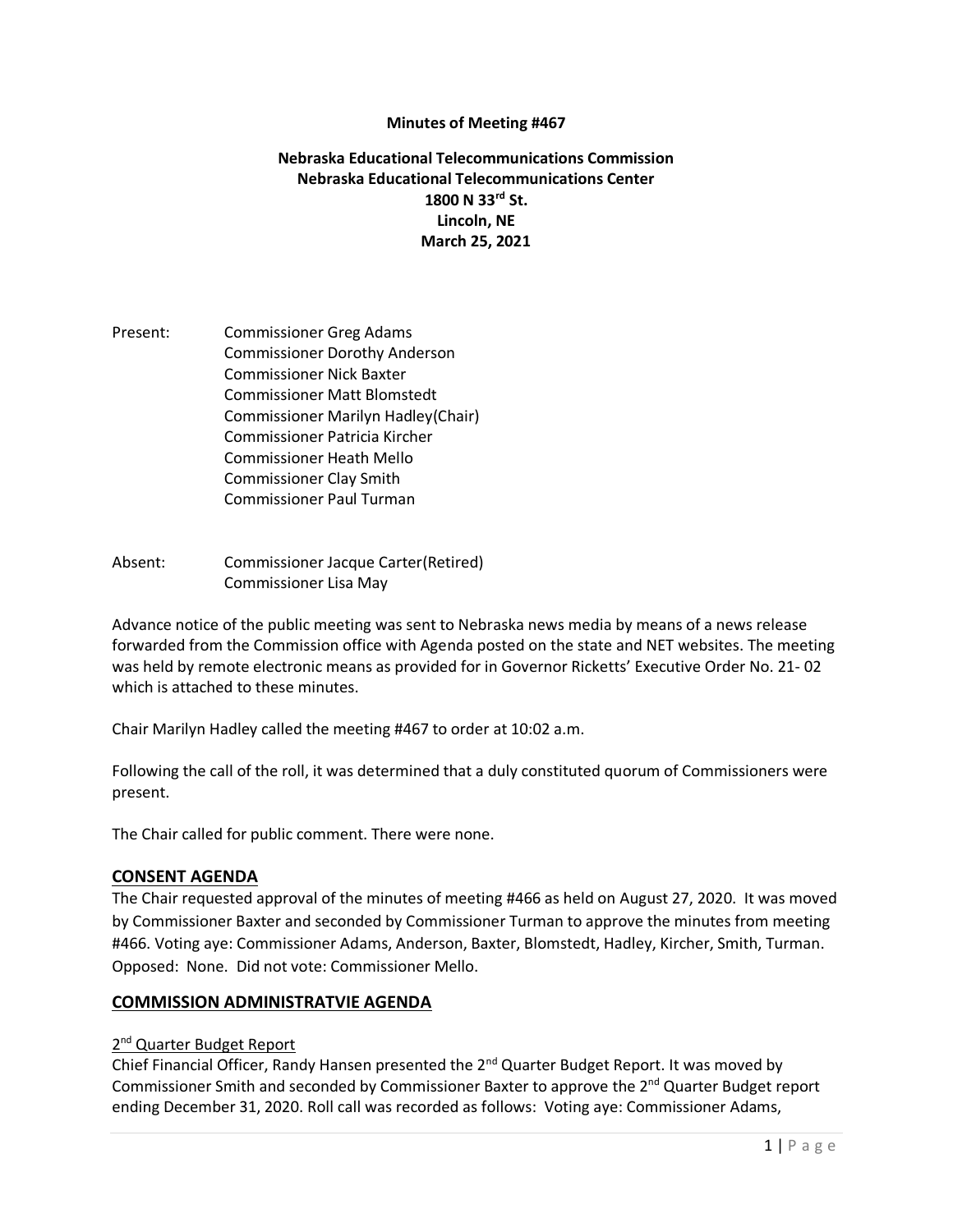Anderson, Baxter, Blomstedt, Hadley, Kircher, Smith, Turman. Opposed: None. Did not vote: Commissioner Mello. The Finance Committee met prior to the full Commission meeting to review the report in greater detail.

## BKD Audit Report ending June 30, 2020

AGM-Administration and Finance Randy Hansen presented the BKD audit report ending June 30, 2020. It was moved by Commissioner Smith and seconded by Commissioner Baxter to approve the BKD Audit report ending June 30, 2020. Roll call was recorded as follows: Voting aye: Commissioner Adams, Anderson, Baxter, Blomstedt, Hadley, Kircher, Smith, Turman. Opposed: None. Did not vote: Commissioner Mello. The Finance Committee met prior to the full Commission meeting to review the report in greater detail.

## NET Commission Nominating Committee Update

Chair Marilyn Hadley presented the nominations. The nominations were as follows: Chair – Marilyn Hadley. Vice Chair – Nick Baxter. Finance Committee – Nick Baxter, Patricia Kircher, Marilyn Hadley, Lisa May. Executive Committee – Nick Baxter, Matt Blomstedt, Patricia Kircher, Marilyn Hadley, Paul Turman. Mark Leonard as secretary. Roll call was recorded as follows: Voting aye: Commissioner Adams, Anderson, Baxter, Blomstedt, Hadley, Kircher, Smith, Turman. Opposed: None. Did not vote: Commissioner Mello.

## **COMMISSION INFORMATION AGENDA**

### Swanson Russell Presentation

Katie Sands and Charlie Stephan gave a presentation during the Commission meeting regarding the new NET Brand and Website. Will launch May 15/16, 2021.

#### General Manager's Report

General Manager Mark Leonard presented the report:

- The new branding process started about 2 years ago. PBS changed its branding and NET went through a process to co-brand with them. The Nebraska Public Media name will brand us as a full multi-platform media entity.
- The NET Foundation for Television and the NET Foundation for Radio are merging in to one NET Foundation. Expect that transition to be completed by the new fiscal year on July 1, 2021.
- The Public Media Summit took place in February. Was held virtually and hosted by APTS. Met with all of the NE elected representatives virtually. The appropriation ask was for \$560 million dollars. First increase in 10 years.
- In the American Rescue Act there is \$175 million dollars that has been allocated for public media. CPB will assemble a panel to determine the right way to distribute the funds. In the first Cares Act, NET received \$512,000. Once NET knows how much funding it will receive from the American Rescue Act NET will keep the Commission updated.
- State funding at this point is relatively secure. Most of the operating request made it through the budget. Capital requests will be fully funded.
- Federal funding is still unknown.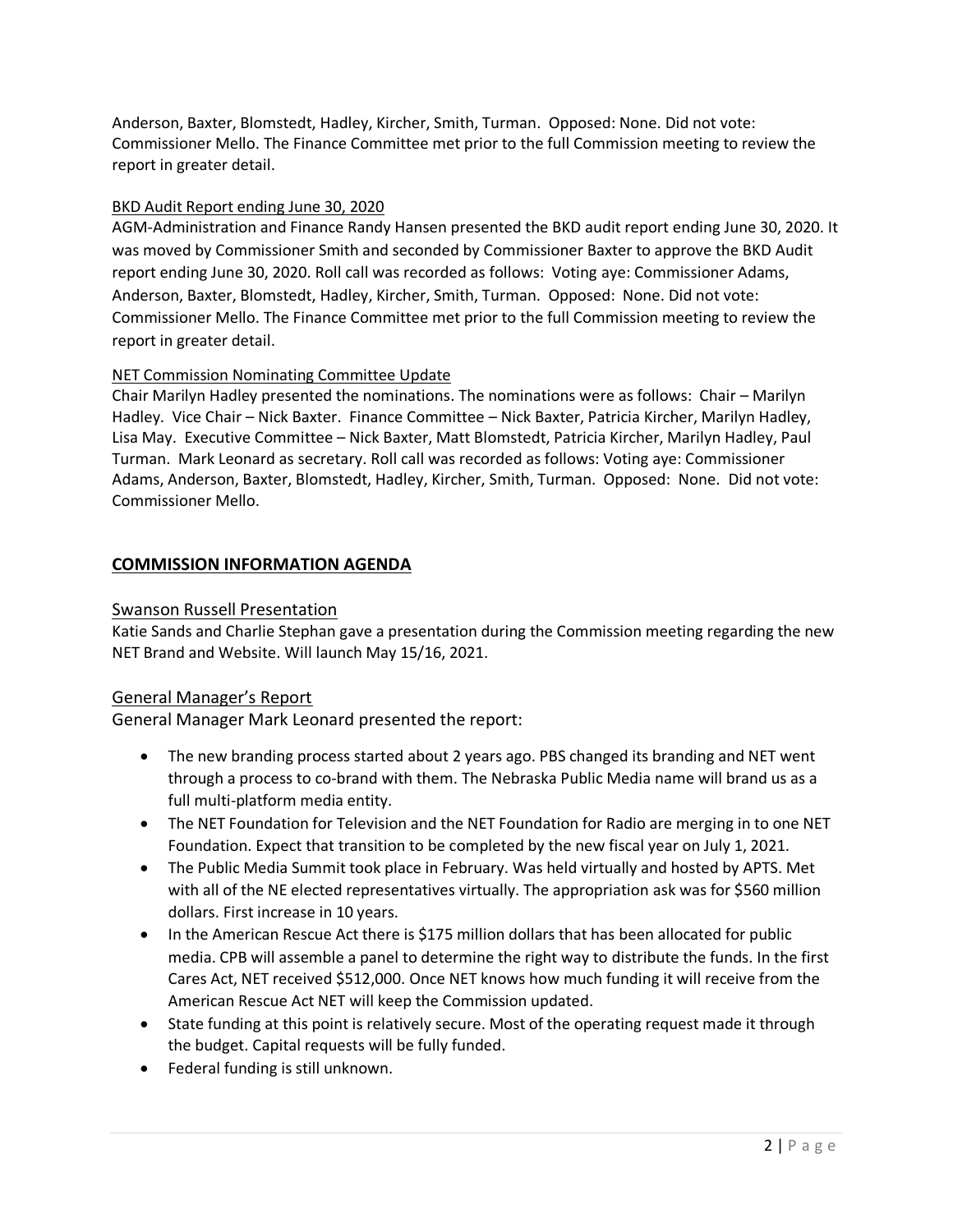Covid-19 planning update. Following both the University and the state recommendations. Have de-densified the building. Will continue to monitor the situation and will continue to be cautious.

# NET Education Update

.

Chief Strategy Officer, Debbie Hamlett presented the report:

- A cross-departmental team has been working diligently on our new brand and website. Our first meeting with our agency Swanson Russell was on August 14, 2020. The public launch will be May 15/16, 2021.
- Well Beings Mental health panel discussions with video stories of young adults mental health journeys. You Are Not Alone and Mental health in communities of color. Both events had attendance of 3,000+ through Facebook, YouTube and our website.
- Indie Lens Pop Up Films and panel discussions. 9 to 5: the story of a movement = 132 attendees. Mr. Soul! = 126 attendees.
- **The Black Church** –supported by a grant from WETA. Clips of the program and discussion of Omaha's Black churches. Attendance = 119
- Participation in **NOVA Science short video** project with content producers. How to produce video for social channels. Supported by a grant from CPB.
- **Sesame Street in Communities online workshops** for early childhood providers. Reading, Writing and Resilience with partner UNL Extension service. Week of April  $11<sup>th</sup>$ .
- NETA's 52nd annual Public Media Awards. (National Educational Telecommunications Association)
	- Overall Excellence in Marketing and Communications and Sesame Street  $50<sup>th</sup>$ Anniversary" family event in O'Neill, Nebraska.
- MarCom Awards is an international creative competition that recognizes outstanding achievement by marketing and communication professionals. MarCom Awards are administered and judged by the Association of Marketing and Communication Professionals. The Platinum Award is presented to those entries judged to be among the most outstanding entries in the competition, recognized for their excellence in quality, creativity, and resourcefulness. The Gold Award is presented to those exceeding the high standards of the industry norm.
	- Digital Media | Social Media (PLATINUM) Special Event: *Prehistoric Road Trip Virtual Screening*
	- Print Media | Annual Report (PLATINUM)
	- Strategic Communications I Communications/Public Relations (GOLD) Social Media Campaign *Speaking of Nebraska: COVID-19 Town Hall Series on Facebook LIVE*

# NET Engineering Report

Chief Technology Officer, Ling Ling Sun presented the report:

 DDMS monitoring & control are being successfully migrated from MaxView to Mosaic, the new NET Network Management Control System (NMCS).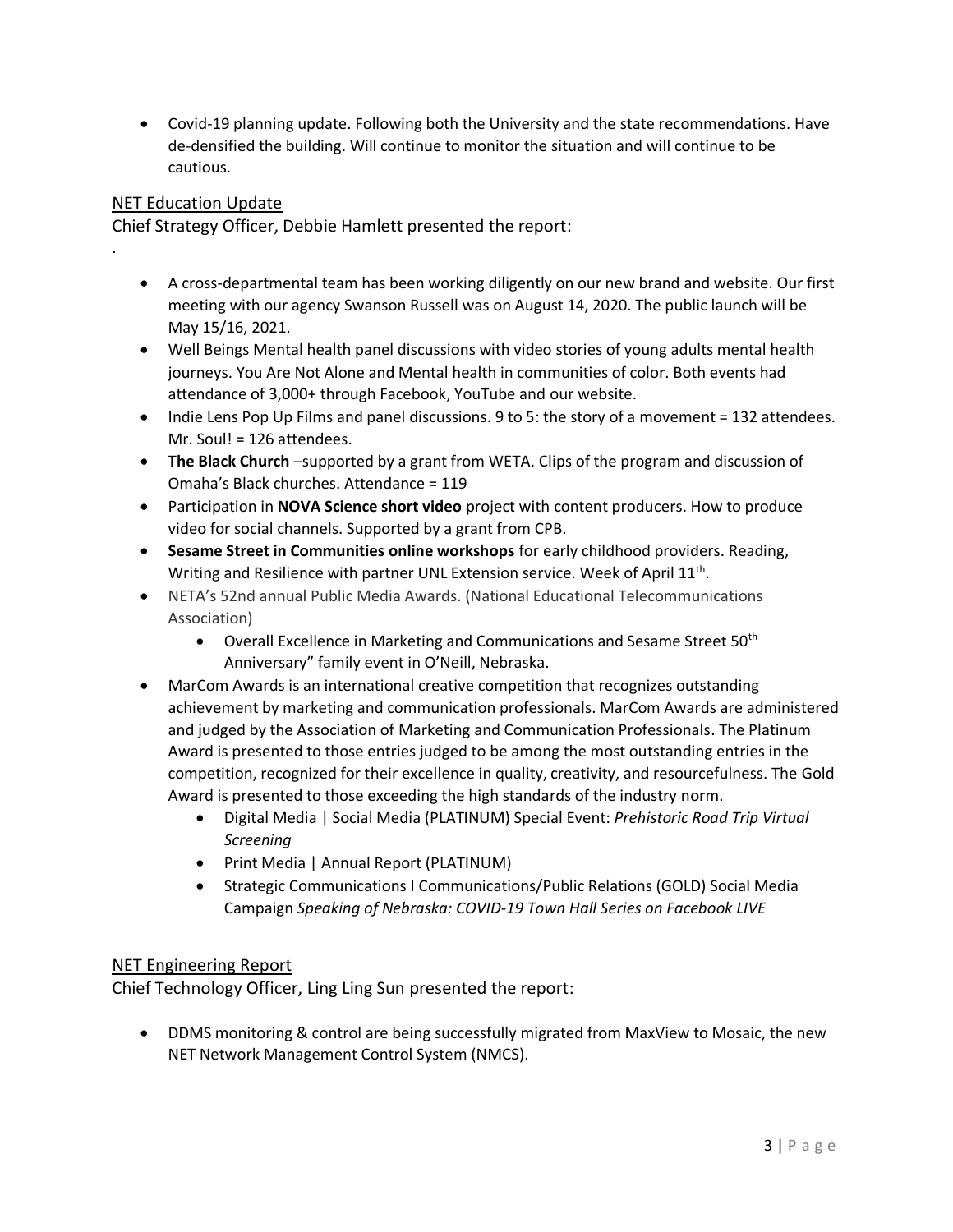- New GPS clock is on order. This is to replace existing failed GPS clock for NET NOC. New update The new GPS-based Master Sync/Clock generator has been successfully installed in January, 2021.
- Work is in progress providing NET signals to DISH in Denver. This is to support Designated Market Area change in western Nebraska.
- Work is in progress to replace Network Switches reside in NET/OCIO signal distribution area. The switches are critical components of the NET statewide signal distribution system.
- Prep work is ongoing for replacing NET PBX phone systems.
	- $\circ$  New update: Allo phone system was selected as a replacement to the PBX phone system. New phone system has been installed with a planned cutover date of March 19, 2021.
- Invitation to Bid (ITB) is in the works for KRNE FM antenna replacement.
	- $\circ$  New update: Tower study was conducted and tower remediation proposal was received on March 2, 2021. Purchase order has been issued for the tower remediation. ITB for the antenna replacement was posted on March 10, 2021.
- FCC announced lifting TV Freezes on November 27, 2020:
	- $\circ$  Engineering is researching the possibility of moving NET VHF channels to the UHF spectrum. New update: NET is preparing to file a petition for rule making substitute KUON-TV existing VHF channel 12 with an available UHF channel, in the DTV Table of Allotments.

## NET Content-Television and Radio

Chief Content Officer, Nancy Finken presented the report:

- It has been a busy winter for NET with live coverage of **NSAA High School Championships** in volleyball, wrestling, swimming and diving and basketball. NET Sports worked with the NSAA to redesign the wrestling and swimming events to ensure safety for athletes and event staff.
- NET secured rights to broadcast five **UNL Women's Volleyball** matches this season, but due to Covid concerns by the visiting teams, the first two matches were postponed. NET broadcast a match on February 5 and will have live coverage on March 12 and March 20 as well.
- In February, **Big Red Wrap-up** introduced the Husker football recruiting class.
- Our television and radio production services staff, producers, and announcers continue to use best practices in safely carrying out their work.
- January marked the start of new seasons for three series on television: **Nebraska Stories**; **What If…**; and **Speaking of Nebraska** (also airs on radio).
- Governor Ricketts' Corona virus-related news conferences continue to be carried on radio and online (with Spanish captions) to ensure Nebraskans have the latest information about the pandemic, vaccines, etc…
- **All Creatures Great and Small** has been a PBS audience pleaser this winter on Sundays (and via Passport). Our hope is that PBS will be successful securing a second season for this lighthearted drama.
- The **PBS NewsHour** continues to provide special coverage, in addition to the nightly newscasts. In this reporting period, special coverage has included the riot in Washington D.C. and the impeachment proceedings.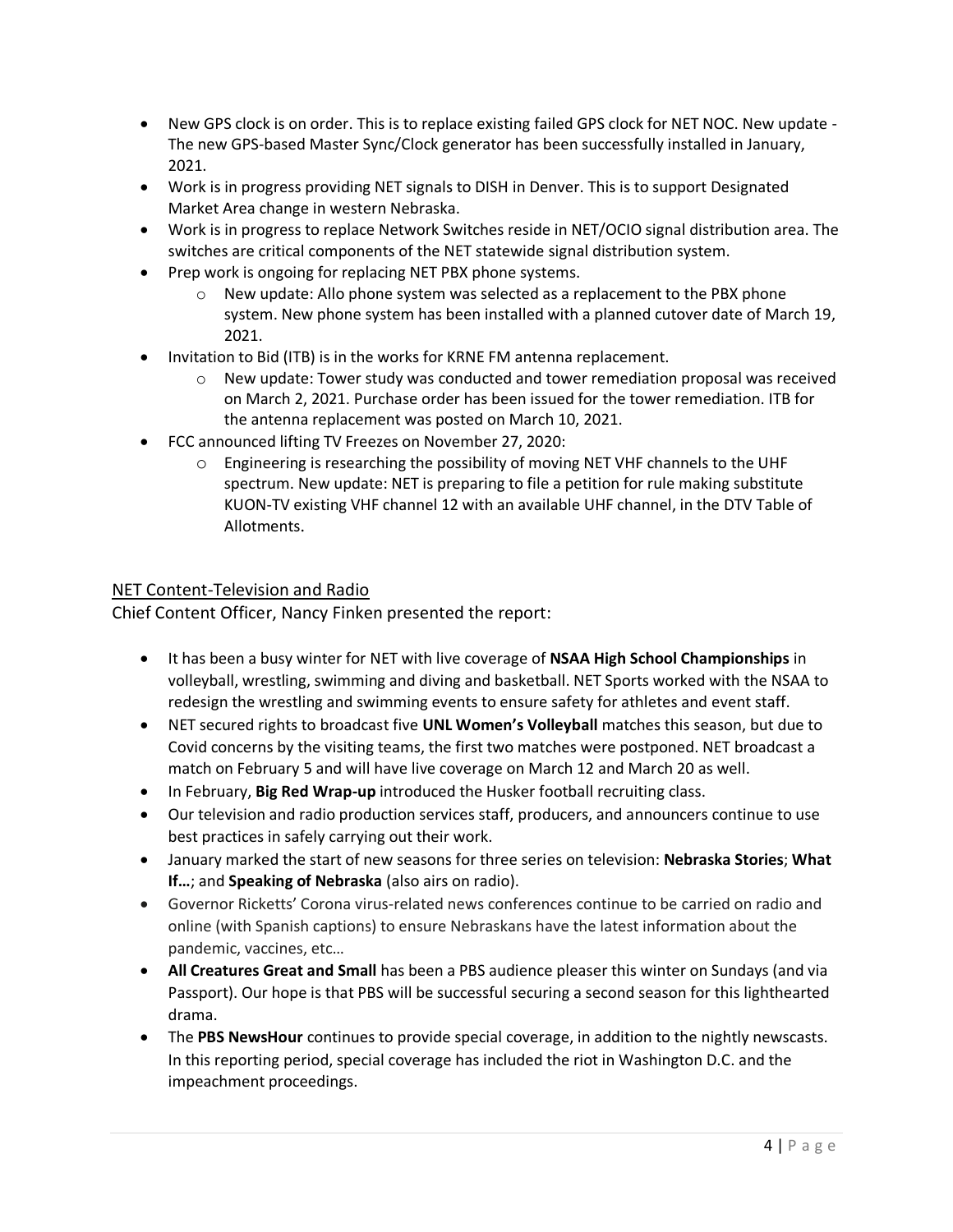• In February, NET Radio changed its overnight classical music service from KVNO to C24, a highly regarded reliable overnight service originating in Minnesota. Coinciding with this change, **Morning Edition** now begins one hour earlier each weekday at 4am CT.

# NET Emerging Media

Chief Innovation Officer, Chad Davis presented the report:

## Projects Currently in R&D include:

- Trade (w.t.) a history podcast series that explores how trade is a fundamentally human activity, as vital to our species as language
- George Washington Palmer Homestead Experience a potential spatial media collaboration with Homestead National Historical Park to recreate an 1870s Nebraska homestead
	- $\circ$  We are researching the potential for a game layer to be built on top of the core experience

## Projects in Production include:

- PlainStory Podcast (Season 2 post-script episodes) two additional episodes profiling the Karen and Vietnamese communities in Lincoln
- PlainStory Podcast (Season 3): Center of Gravity podcast series looking at the rise of skating subculture in Nebraska and exploring the ways that subculture has enhanced and enriched Nebraska's mainstream culture
- Paleo Sleuths Profiles additional profile videos for our Paleo Sleuths website, that focus on female paleontologists
- $\bullet$  Morrill Hall: The 5<sup>th</sup> Floor collaboration with the state museum to launch virtual exhibits that can be viewed via the web as first-person explorer experiences or via VR headsets
	- o One virtual exhibit at launch (June) and another ready by October
	- o A corresponding virtual tour of the entire museum will be created
- NET Corporate Website and Corporate App redesign

## NET Administrative

Chief Administrative Officer, Julie Thomsen presented the report:

- A Holiday Cheer All Staff Zoom gathering was held on December 22, 2020. Since we were not able to gather in person, we asked staff to join this Zoom to hear and share some feel good stories from 2020. Another All Staff Meeting was held via Zoom on March  $5<sup>th</sup>$  to share the new brand with staff. Swanson Russell led the conversation with NET leaders taking questions.
- As a part of our membership with The Public Media Village**,** NET attended the AAJA (African American Journalists Association) virtual networking event on March 18, 2021. NET News producers Melissa Rosales and Bill Kelly and myself hosted breakout sessions answering questions about Public Media and NET opportunities.
- Randy, Brenda and Andrew Epperson, parents and brother of NET employee Alex Epperson, who passed away last November, have graciously committed to funding an annual employee award in Alex's honor. The Alexander W. Epperson Memorial Kindness Award will be shared with NET staff by Alex's family and begin with a 2021 award.